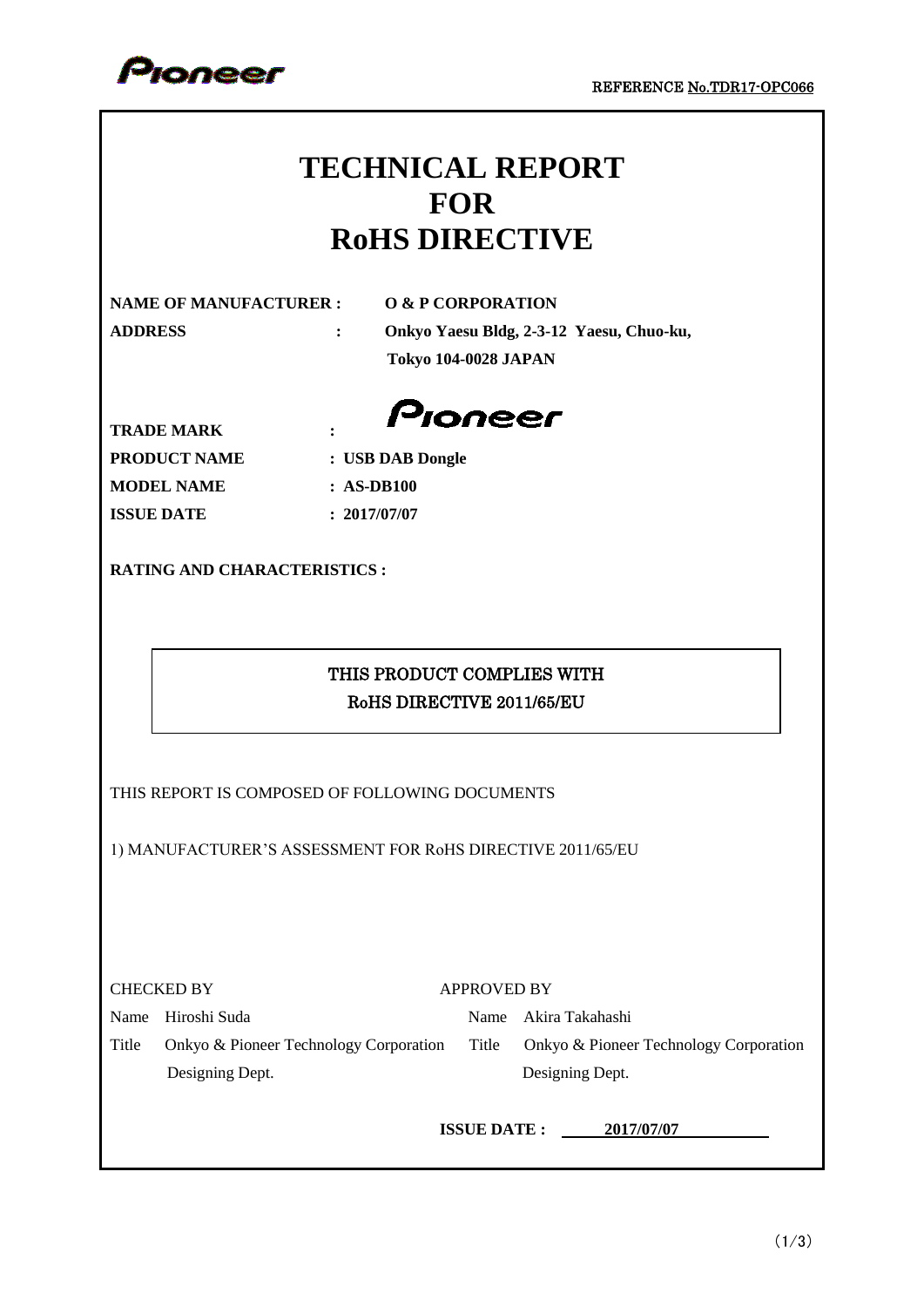

**ADDITIONAL INFORMATION :**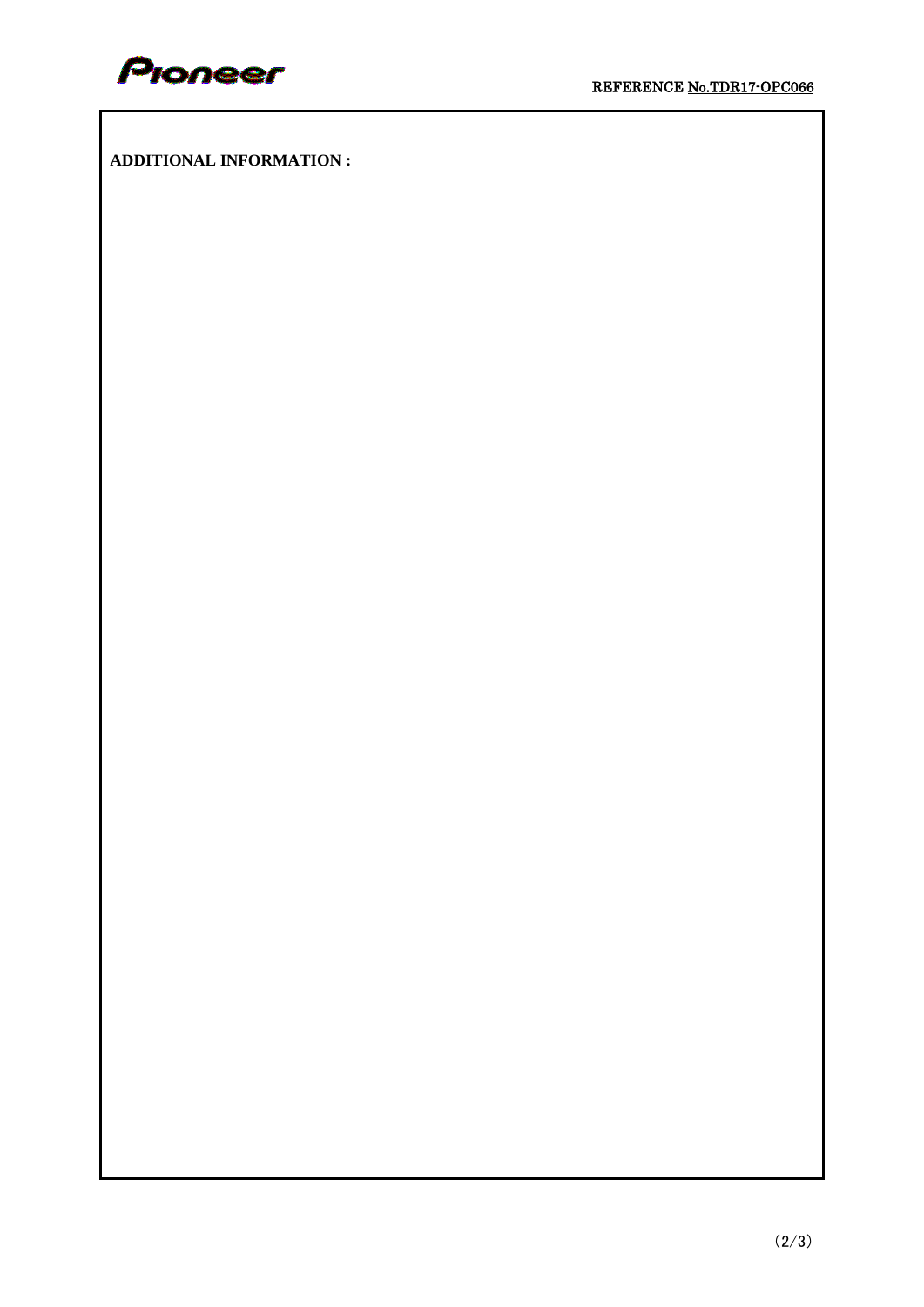

## **MANUFACTURER'S ASSESSMENT FOR RoHS DIRECTIVE (2011/65/EU)**

**MODEL : AS-DB100 PRODUCT CATEGORY : Cat-4**

**EVALUATION OF ELECTRICAL AND ELECTRONIC PRODUCTS WITH RESPECT TO THE RESTRICTION OF HAZARDOUS SUBSTANCES**

**IN ACCORDANCE WITH FOLLOWING STANDARD(S):**

**- EN 50581**

**We hereby confirm that the product identified above is in conformity with the requirements of the RoHS Directive 2011/65/EU.**

**With the exception of applicable exemptions the contained amount of any of below specified substances does not exceed the maximum concentration values in homogeneous materials as specified in Annex II of Directive 2011/65/EU.**

| Cd      | <b>Pb</b><br>$100$ ppm  |             | 1000 ppm   |  |
|---------|-------------------------|-------------|------------|--|
| Hq      | 1000 ppm $\blacksquare$ | <b>PBB</b>  | 1000 ppm   |  |
| Cr (VI) | 1000 ppm $\ $           | <b>PBDE</b> | $1000$ ppm |  |

**Evaluation was performed based on**

- **(**ㇾ **) Material declaration**
- **( ) Analytical report**
- **( ) Supplier declaration**
- **( ) Other :**

**Listing of applicable exemptions : AS-DB100 Listing of Applicable Exemption**

| <b>CHECKED BY</b> | <b>APPROVED BY</b> |
|-------------------|--------------------|
|                   |                    |

| <b>APPROVED BY</b> |  |
|--------------------|--|

Name Hiroshi Suda Title Onkyo & Pioneer Technology Corporation

Designing Dept.

| Name Akira Takahashi                         |
|----------------------------------------------|
| Title Onkyo & Pioneer Technology Corporation |
| Designing Dept.                              |